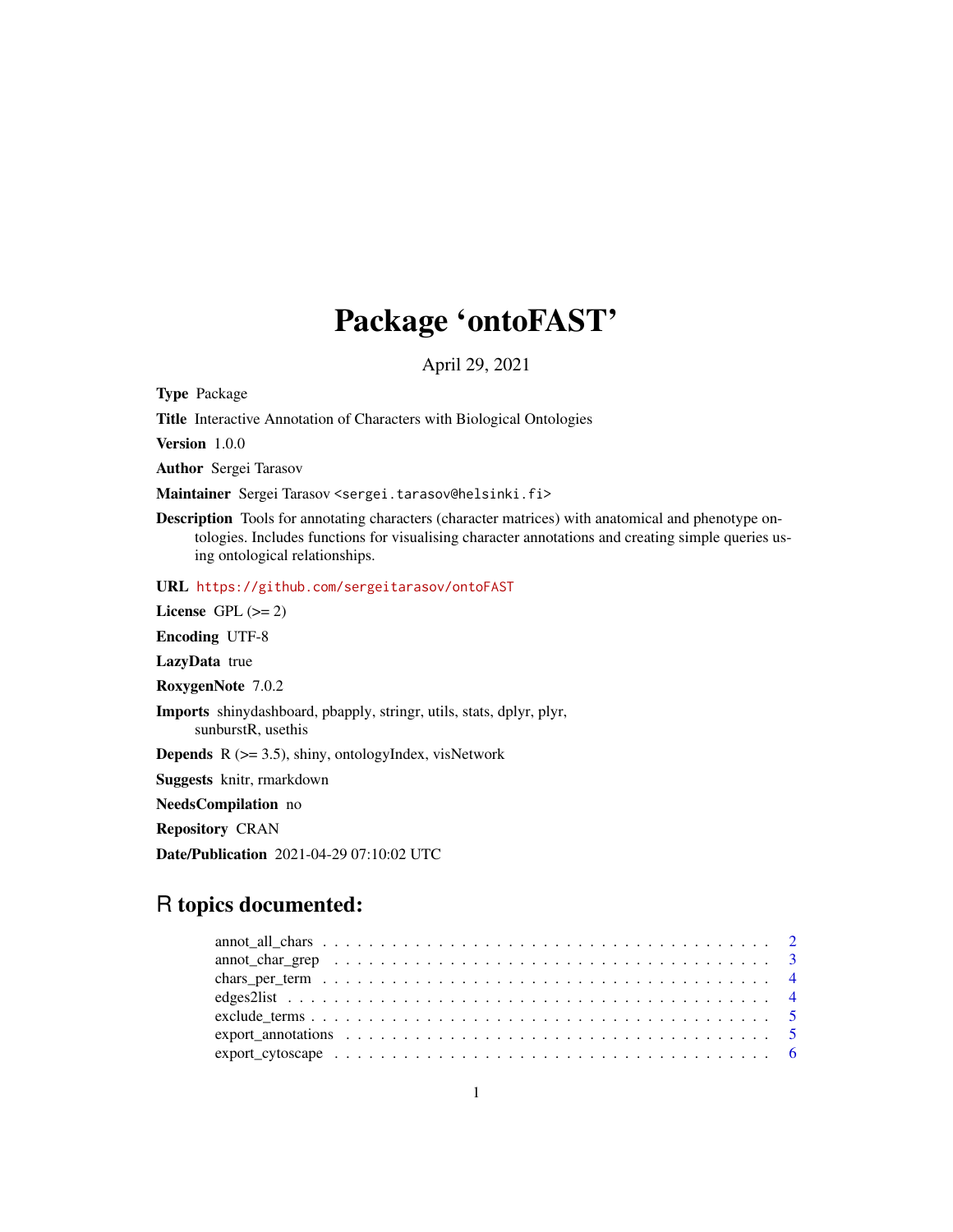<span id="page-1-0"></span>

| $get\_ancestors\_chars \dots \dots \dots \dots \dots \dots \dots \dots \dots \dots \dots \dots \dots \dots \dots$ |                |
|-------------------------------------------------------------------------------------------------------------------|----------------|
|                                                                                                                   | -8             |
|                                                                                                                   | 9              |
|                                                                                                                   | $\overline{9}$ |
|                                                                                                                   |                |
|                                                                                                                   |                |
|                                                                                                                   |                |
|                                                                                                                   |                |
|                                                                                                                   |                |
|                                                                                                                   |                |
|                                                                                                                   |                |
|                                                                                                                   |                |
|                                                                                                                   |                |
|                                                                                                                   |                |
|                                                                                                                   |                |
|                                                                                                                   |                |
|                                                                                                                   |                |

#### **Index** 2008 **[19](#page-18-0)99**

annot\_all\_chars *Annotate all character statements with ontology terms*

## Description

Matches character statement and returns most similar ontology terms using grep and distance-based matching

## Usage

```
annot_all_chars(ontology, use.synonyms = TRUE, min_set = TRUE)
```
## Arguments

| ontology     | ontology index object with character names (ontology \$name characters) and<br>ids (ontology\$id_characters) |
|--------------|--------------------------------------------------------------------------------------------------------------|
| use.synonyms | using synonyms list during search. It has to be included in ontology, see syn $extract()$                    |
| min_set      | if TRUE eliminates higher order inferred ontology terms                                                      |

## Value

The list of matched ontology terms and their character ids.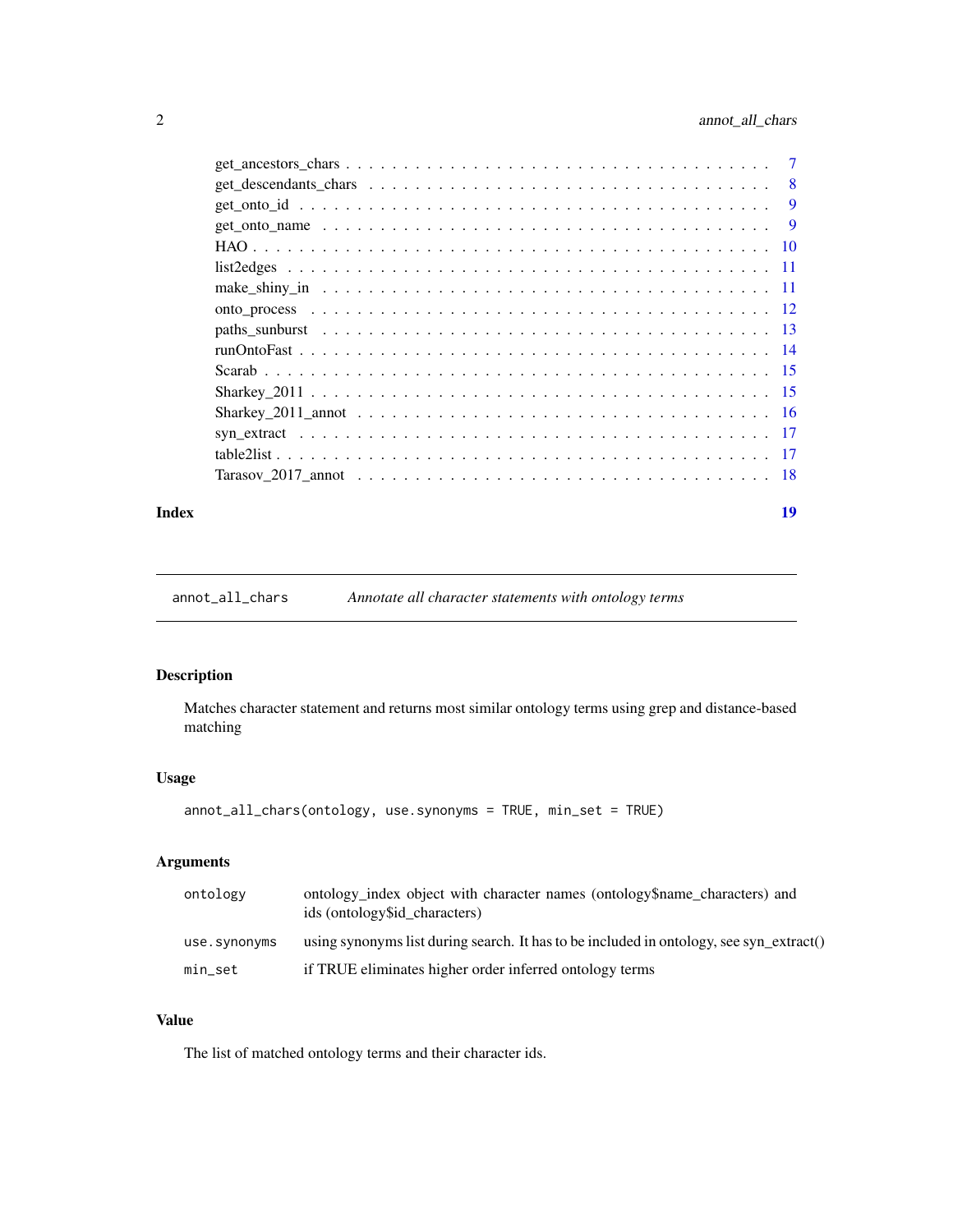## <span id="page-2-0"></span>annot\_char\_grep 3

## Examples

```
#getting ontology
data(HAO)
data(Sharkey_2011)
ontology<-HAO
#parsing synonyms
ontology$parsed_synonyms<-syn_extract(HAO)
# reading in characters
char_et_states<-Sharkey_2011
# embedding characters and character ids into ontology
id_characters<-paste("CHAR:",c(1:392), sep="")
name_characters<-char_et_states[,1]
names(name_characters)<-id_characters
ontology$name_characters<-name_characters
ontology$id_characters<-id_characters
# running annotations
```
auto\_annotations<-annot\_all\_chars(ontology)

annot\_char\_grep *Annotate a character statement with ontology terms*

#### Description

Matches character statement and returns most similar ontology terms

#### Usage

```
annot_char_grep(ontology, char.statement, use.synonyms = TRUE, min_set = TRUE)
```
#### Arguments

| ontology     | ontology.                                                                                                                          |
|--------------|------------------------------------------------------------------------------------------------------------------------------------|
|              | char.statement character statement                                                                                                 |
| use.synonyms | if TRUE then the synonyms are used during search. The synonyms have to be<br>included in the ontology using syn_extract() function |
| min_set      | if TRUE eliminates higher order inferred ontology terms                                                                            |

## Value

The vector of matches ontology terms.

```
data(HAO)
annot_char_grep(HAO, "Mola on right mandible")
```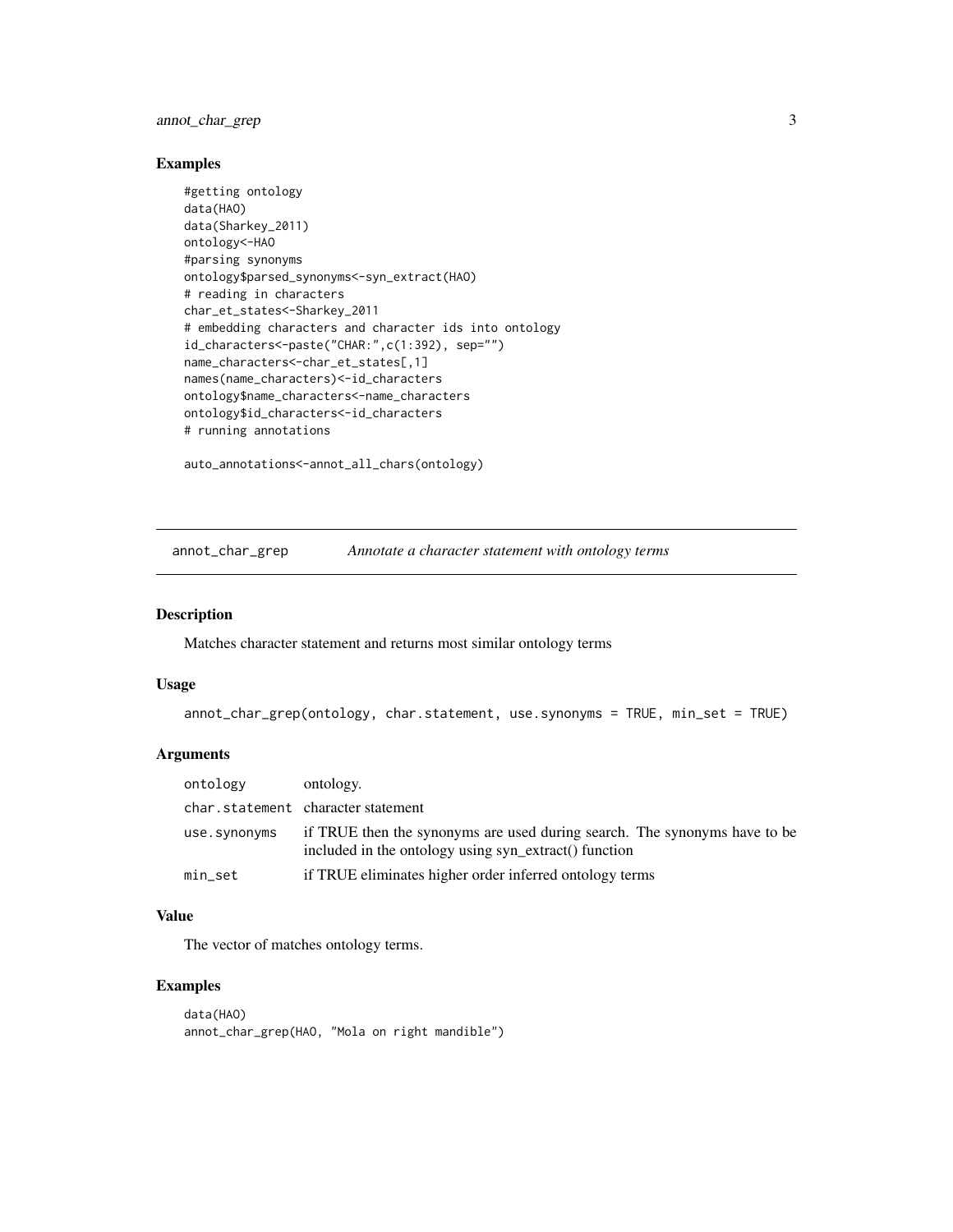<span id="page-3-0"></span>

Returns matrix summarizing number of characters per each ontology terms in descending order

## Usage

chars\_per\_term(ontology, annotations = "auto")

## Arguments

| ontology    | ontology index object with character annatotions included (ontology \$ annot characters).                                                                                     |
|-------------|-------------------------------------------------------------------------------------------------------------------------------------------------------------------------------|
| annotations | which annotations to use: "auto" means automatic annotations. "manual" means<br>manual ones. Alternatively, any othe list element containing annotations can be<br>specified. |
|             |                                                                                                                                                                               |

## Value

The matrix of ontology terms IDs, their names and character number.

## Examples

```
data(HAO)
ontology<-HAO
ontology$terms_selected_id<-list(`CHAR:1`=c("HAO:0000653"), `CHAR:2`=c("HAO:0000653"))
chars_per_term(ontology, annotations="manual")
```
edges2list *Convert edge matrix to list*

#### Description

Takes two-column edge matrix (columns from and two) and produces a list

#### Usage

edges2list(edge.matrix)

## Arguments

edge.matrix Two-column edge matrix.

## Value

The list.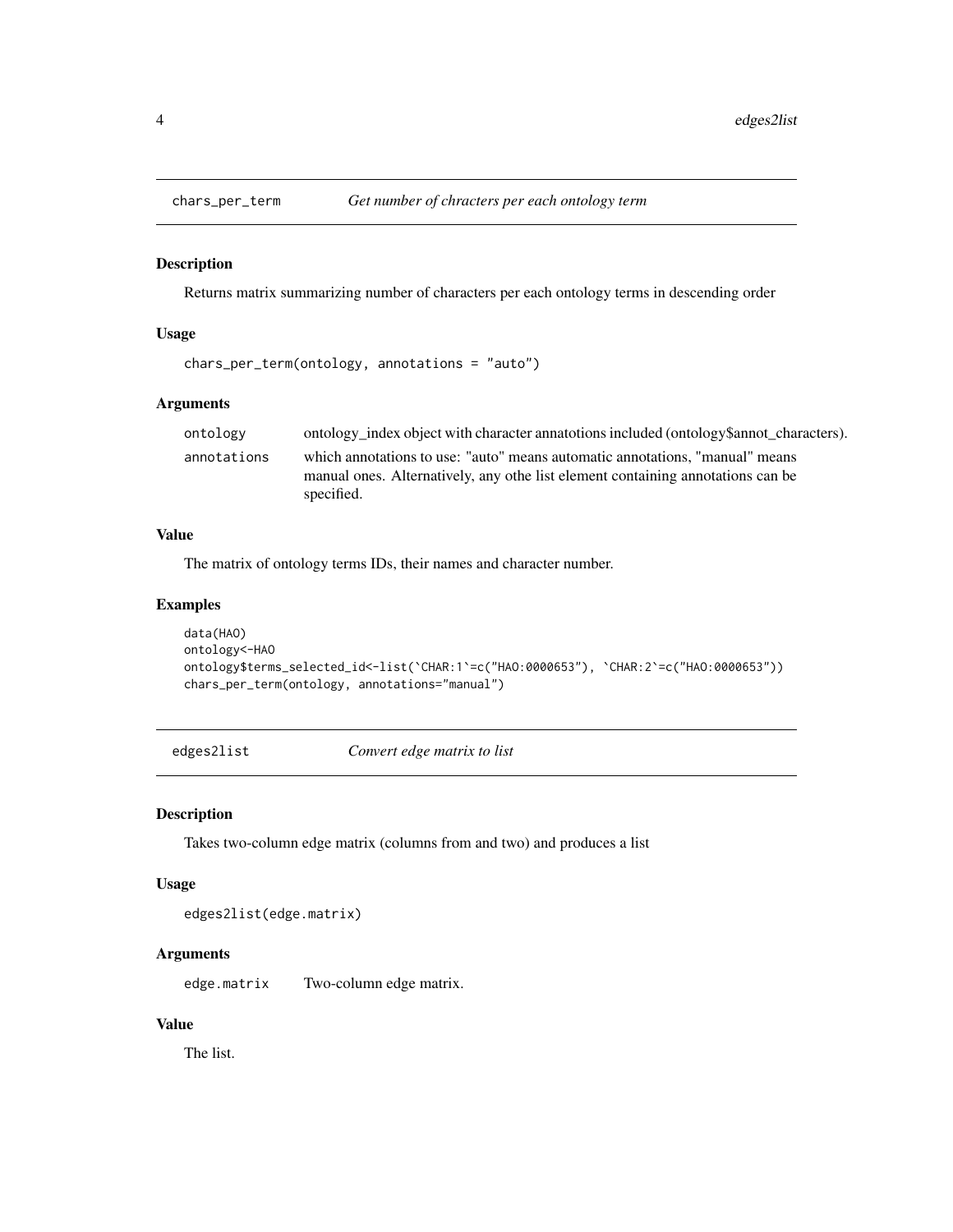## <span id="page-4-0"></span>exclude\_terms 5

#### Examples

```
annot_list<-list(`CHAR:1`=c("HAO:0000933", "HAO:0000958"), `CHAR:2`=c("HAO:0000833", "HAO:0000258"))
edge.matrix<-list2edges(annot_list)
edges2list(edge.matrix)
```
exclude\_terms *Ontology terms to exclude for sunburst plot*

## Description

List of ontology terms from Hymenoptera Anatomy Ontology that can be considered redundant and need to be excluded from some operations.

## Usage

exclude\_terms

#### Format

List containing ontological terms.

#### Examples

exclude\_terms

export\_annotations *Export annotation data*

#### Description

This function converts character annotations stored in shiny\_in object to table format.

## Usage

```
export_annotations(
 ontology,
  annotations = "auto",
  incl.names = FALSE,
  sep.head = ", "sep.tail = NULL,
  collapse = NULL
)
```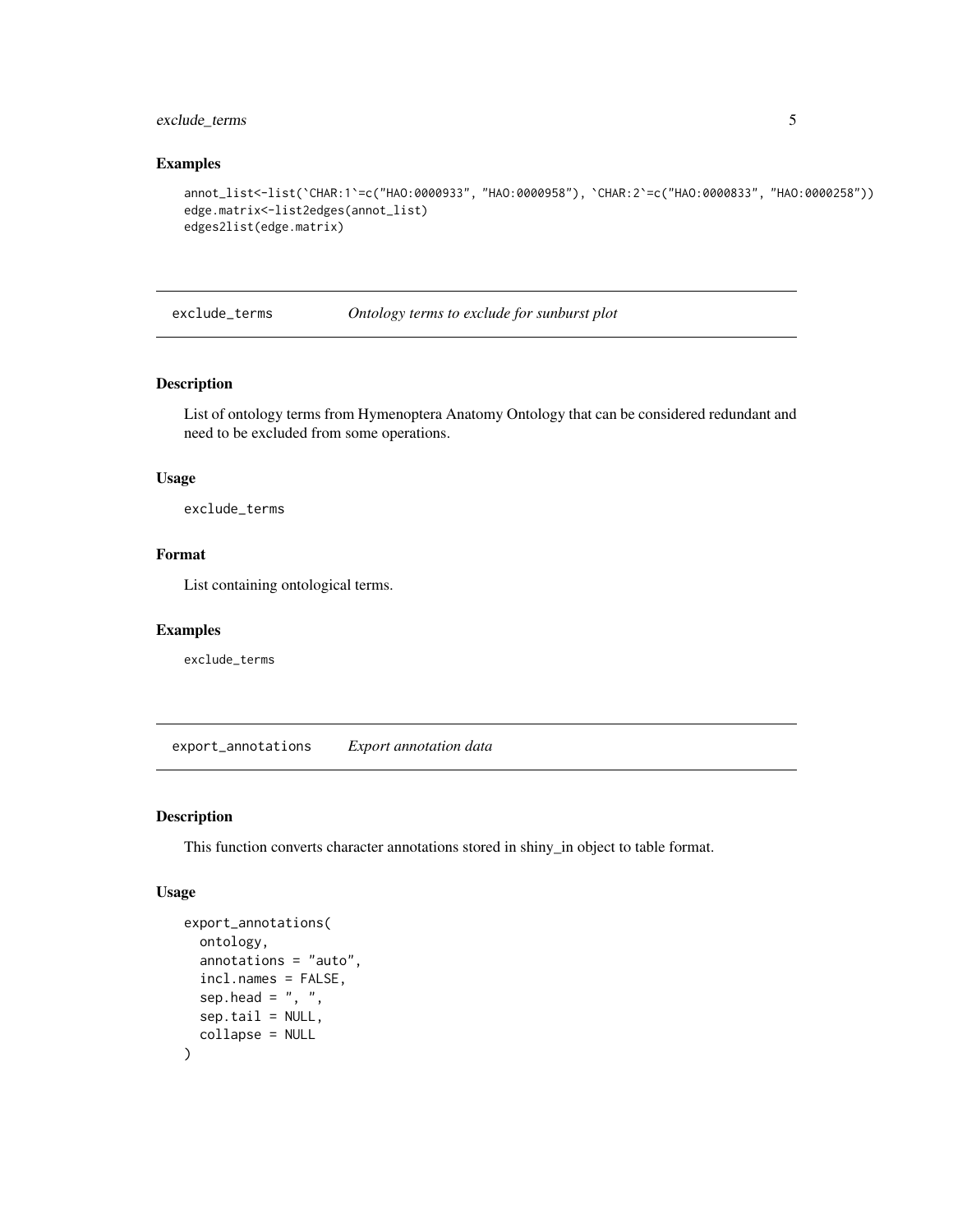#### <span id="page-5-0"></span>**Arguments**

| ontology    | Ontology                                                                                                                                                                      |
|-------------|-------------------------------------------------------------------------------------------------------------------------------------------------------------------------------|
| annotations | which annotations to use: "auto" means automatic annotations, "manual" means<br>manual ones. Alternatively, any othe list element containing annotations can be<br>specified. |
| incl.names  | if TRUE includes terms' names and IDs, otherwise includes just IDs.                                                                                                           |
| sep.head    | if incl.names=TRUE, this is a separator attached to the begining of term's ID                                                                                                 |
| sep.tail    | if incl.names=TRUE, this is a separator attached to the end of term's ID                                                                                                      |
| collapse    | if NULL all annotations of a term placed in separate columns, if a value is<br>specified (e.g., "; ") then all anotations are collapsed in one line given that values         |

## Value

Returns a table

## Examples

```
data(Sharkey_2011)
data(HAO)
hao_obo<-onto_process(HAO, Sharkey_2011[,1], do.annot = FALSE)
ontofast <- new.env(parent = emptyenv())
ontofast$shiny_in <- make_shiny_in(hao_obo)
# runOntoFast(is_a = c("is_a"), part_of = c("BFO:0000050"), shiny_in="shiny_in" )
tb<-export_annotations(ontofast$shiny_in, annotations="manual", incl.names=TRUE,collapse="; ")
tb<-export_annotations(ontofast$shiny_in, annotations="auto", incl.names=TRUE,collapse="; ")
tb<-export_annotations(ontofast$shiny_in, annotations="auto", incl.names=TRUE,collapse=NULL)
# save annotations in csv
# write.csv(tb, "annotated_characters.csv")
```
export\_cytoscape *Export to Cytoscape format*

## Description

This function converts character annotations to Cytoscape format. It returns a table that can be saved as in csv format and imported in Cytoscape. In Cytoscape choose File -> Import -> Network -> File. Then assign columns to nodes and edges. Do not select columns that enumerate the tables' rows!

### Usage

```
export_cytoscape(
 ontology,
  annotations = "auto",
 is_a = c("is_a"),part_of = c("BFO:0000050")
)
```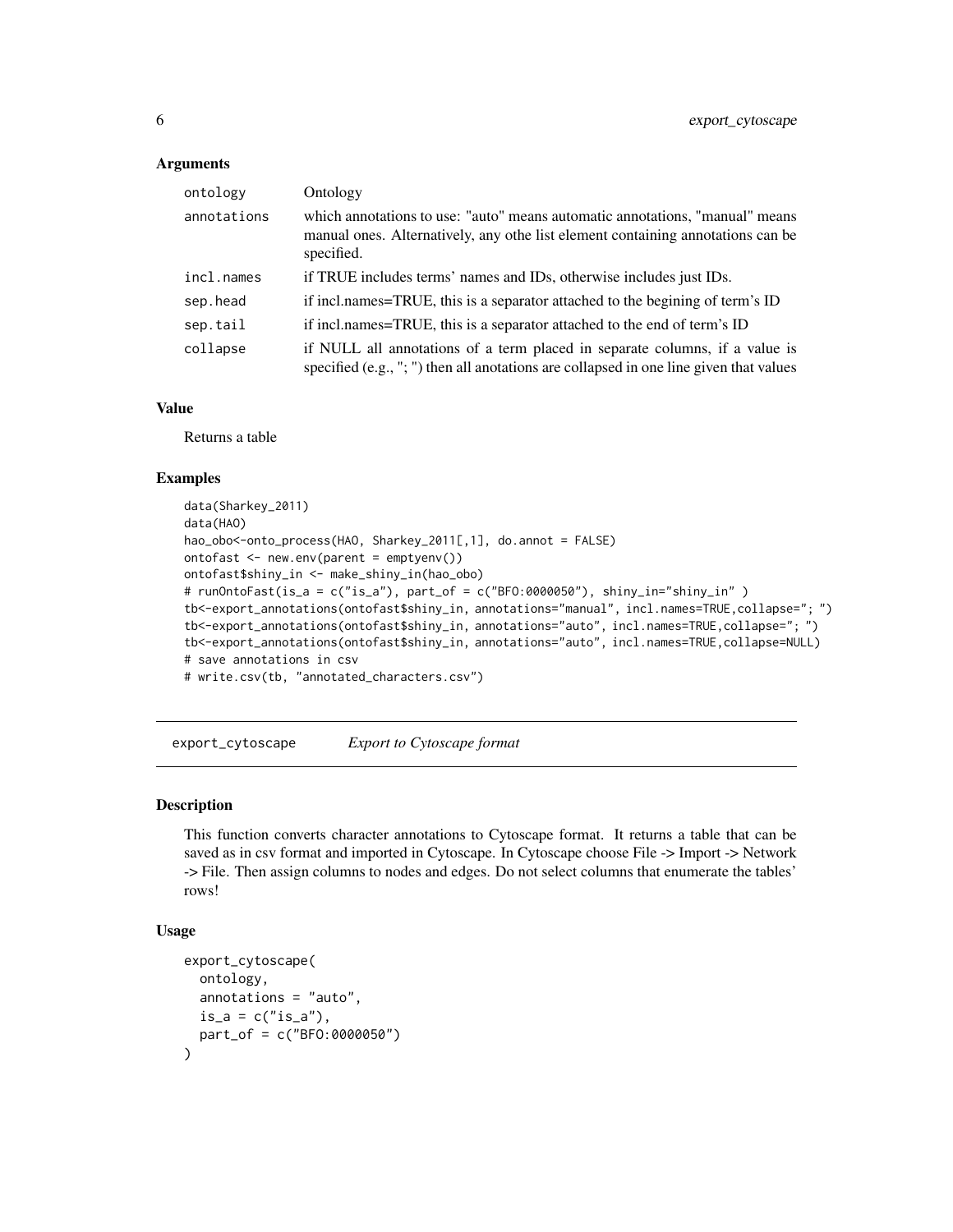## <span id="page-6-0"></span>Arguments

| ontology    | Ontology                                                                                                                                                                 |
|-------------|--------------------------------------------------------------------------------------------------------------------------------------------------------------------------|
| annotations | which annotations to use: "auto" means automatic annotations, "manual" means<br>manual ones. Alternatively, any other list containing annotations can be speci-<br>fied. |
| is a        | is a                                                                                                                                                                     |
| part_of     | part of                                                                                                                                                                  |

## Value

Returns a table

#### Examples

```
data(HAO)
data(Sharkey_2011)
data(Sharkey_2011_annot)
ontology<-HAO
# processing ontology to incorporate character statements
ontology<-onto_process(ontology, Sharkey_2011[,1], do.annot = F)
# embedding manual annotations
ontology$annot_characters<-Sharkey_2011_annot
# exporting
cyto<-export_cytoscape(ontology, annotations = ontology$annot_characters,
is_a = c("is_a"), part_of = c("BFO:0000050"))#write.csv(cyto, file="cyto.csv")
```
get\_ancestors\_chars *Get ancestal ontology terms for a set of characters*

## Description

Returns all ontology terms which are ancestors of a given character set

## Usage

```
get_ancestors_chars(ontology, char_id, annotations = "auto")
```
## Arguments

| ontology    | ontology index object with character annatotions included (ontology \$ annot characters).                                                                                     |
|-------------|-------------------------------------------------------------------------------------------------------------------------------------------------------------------------------|
| char_id     | IDs of character.                                                                                                                                                             |
| annotations | which annotations to use: "auto" means automatic annotations, "manual" means<br>manual ones. Alternatively, any othe list element containing annotations can be<br>specified. |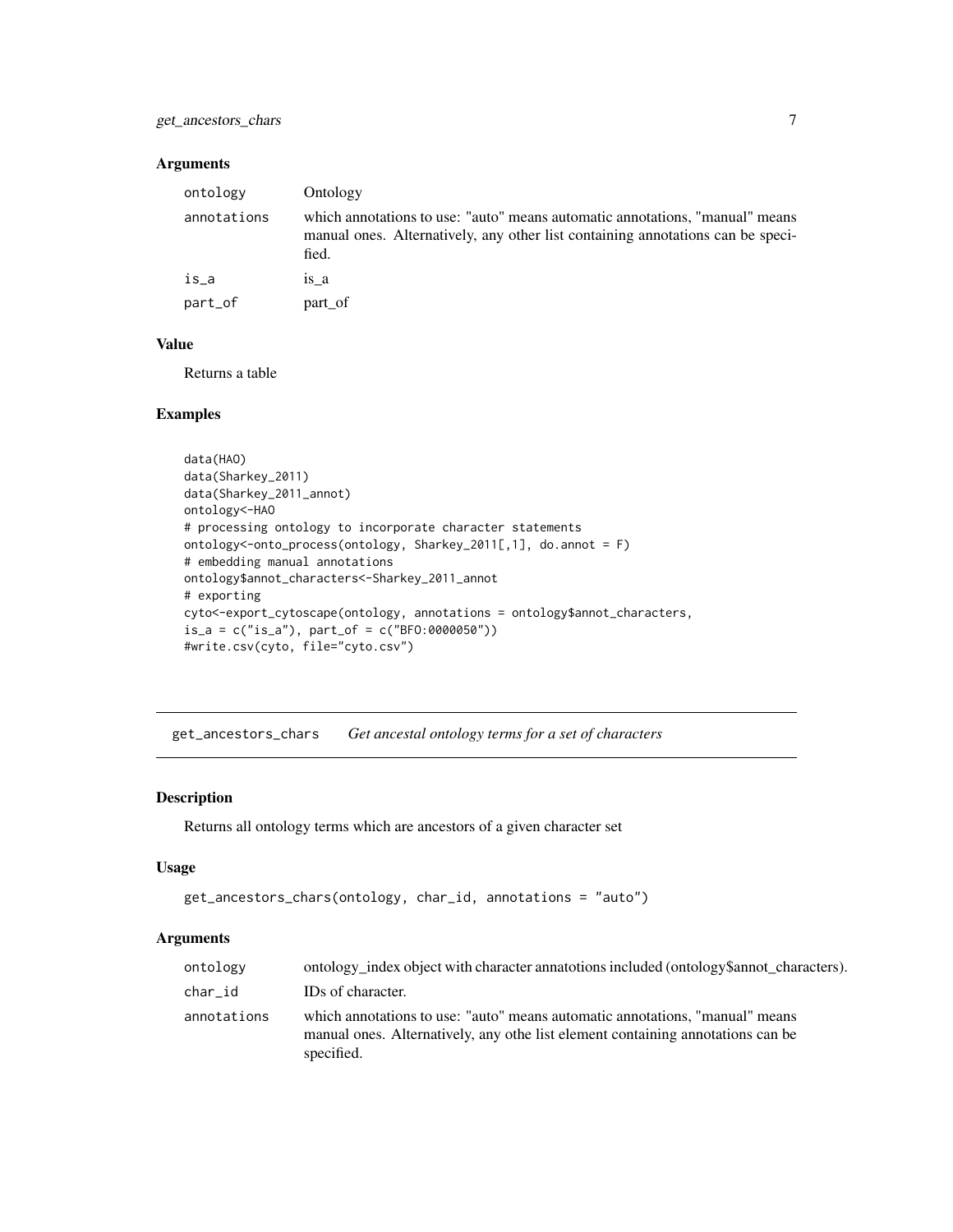<span id="page-7-0"></span>The vector of ontology terms IDs.

## Examples

```
data(HAO)
ontology<-HAO
ontology$terms_selected_id<-list(`CHAR:1`=c("HAO:0000653"), `CHAR:2`=c("HAO:0000653"))
get_ancestors_chars(ontology, c("CHAR:1","CHAR:2"), annotations="manual")
```
get\_descendants\_chars *Get characters that descendants of selected ontology term*

## Description

Returns all characters located (associated) with given ontology term(s)

## Usage

```
get_descendants_chars(ontology, annotations = "auto", terms, ...)
```
## Arguments

| ontology    | ontology_index object.                                                                                                                                                        |
|-------------|-------------------------------------------------------------------------------------------------------------------------------------------------------------------------------|
| annotations | which annotations to use: "auto" means automatic annotations, "manual" means<br>manual ones. Alternatively, any othe list element containing annotations can be<br>specified. |
| terms       | IDs of ontology terms for which descendants are queried.                                                                                                                      |
|             | other parameters for ontologyIndex::get_descendants() function                                                                                                                |

#### Value

The vector of character IDs.

```
data(HAO)
ontology<-HAO
ontology$terms_selected_id<-list(`CHAR:1`=c("HAO:0000653"), `CHAR:2`=c("HAO:0000653"))
get_descendants_chars(ontology, annotations="manual", "HAO:0000653")
```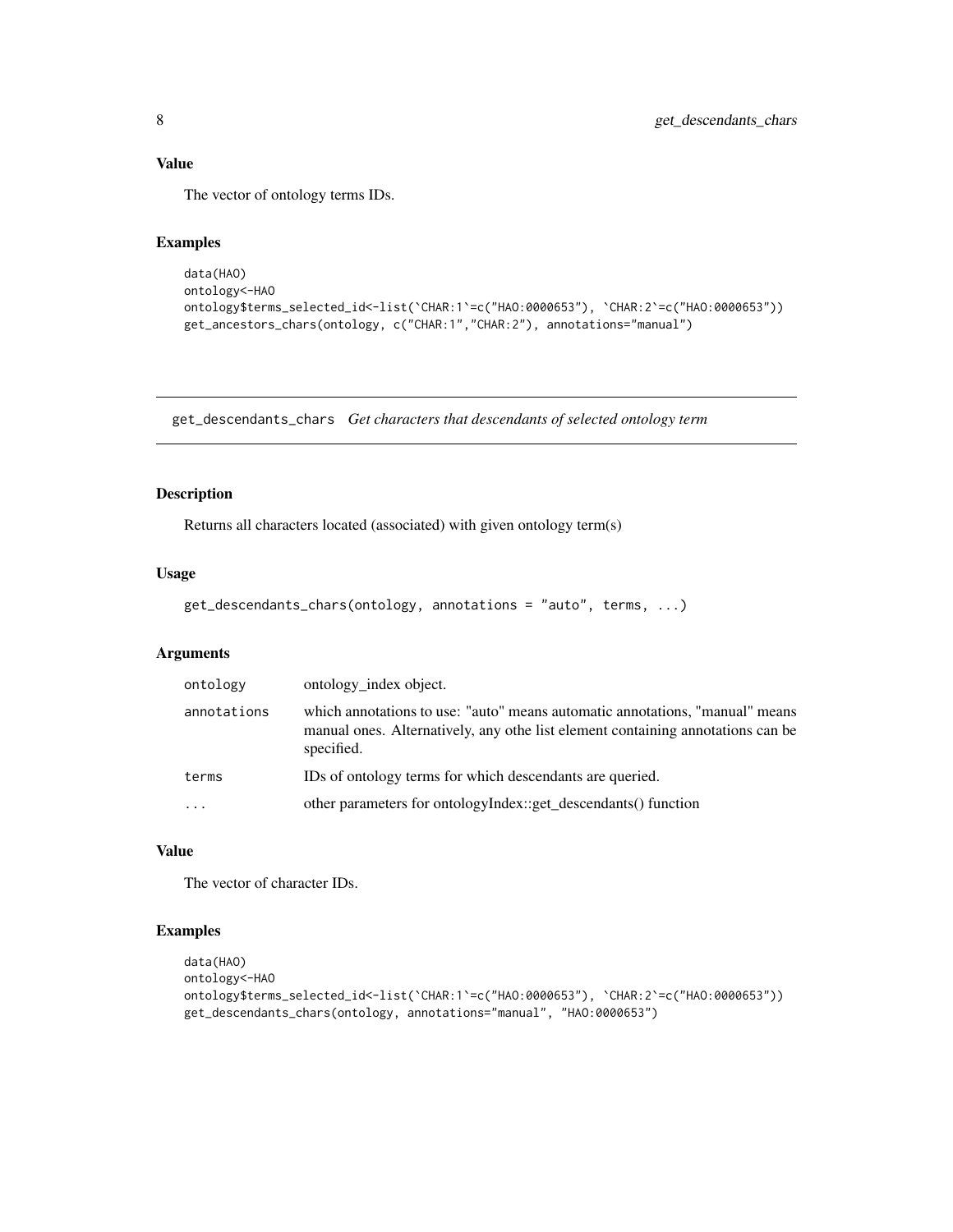<span id="page-8-0"></span>

Returns IDs of ontology terms given terms' names

#### Usage

```
get_onto_id(vec_name, ontology, names = FALSE)
```
## Arguments

| vec name | names od terms   |
|----------|------------------|
| ontology | ontology         |
| names    | use element name |

#### Value

vector of IDs.

## Examples

```
data(HAO)
vec_name=c("ventral mesofurco-profurcal muscle", "anatomical entity")
get_onto_id(vec_name, HAO)
```
get\_onto\_name *Get names for ontology IDs*

## Description

Returns names of ontology terms for ontology IDs

## Usage

get\_onto\_name(vec, onto, names = FALSE)

## Arguments

| vec   | ID or a vector of IDs |
|-------|-----------------------|
| onto  | ontology              |
| names | use element name      |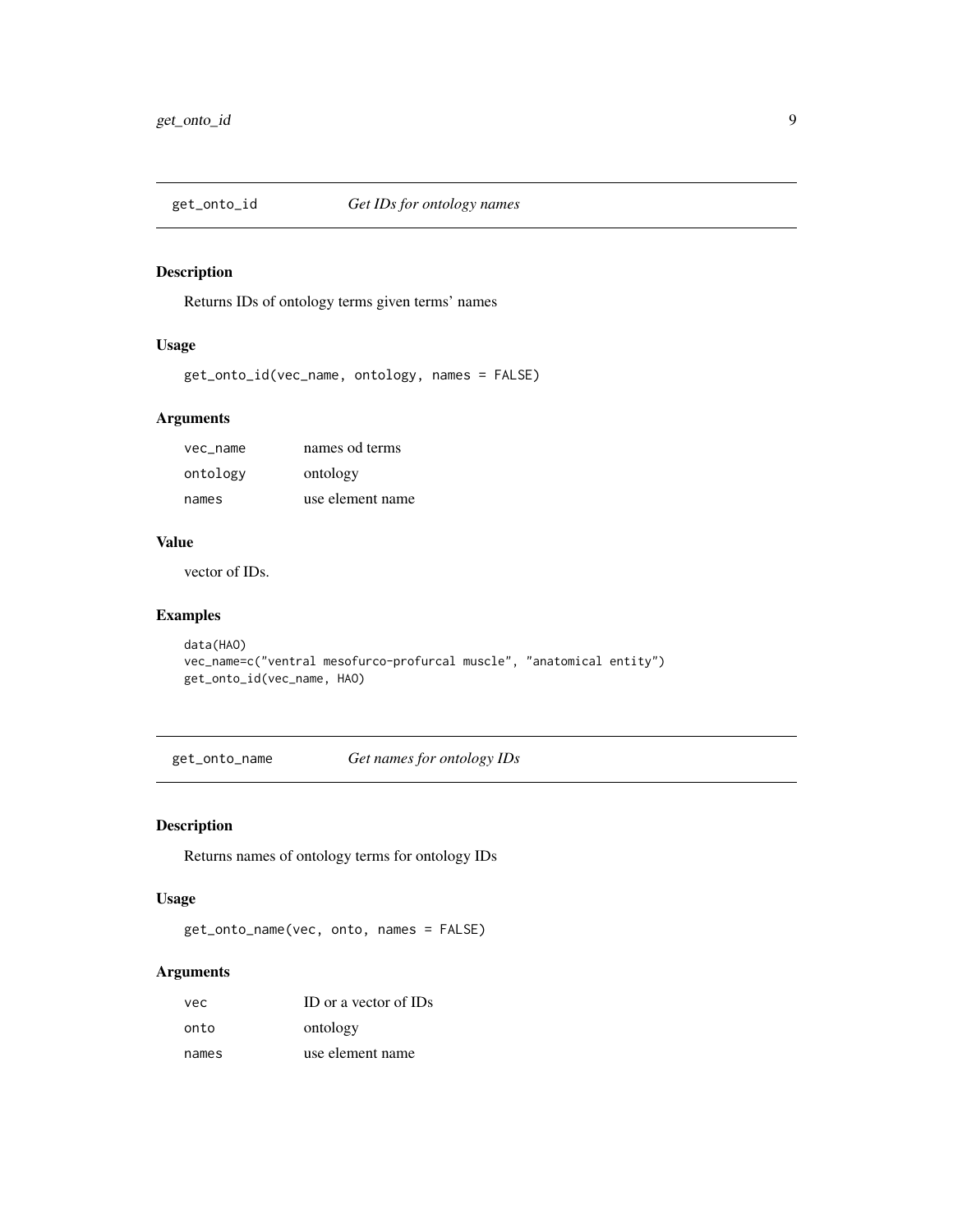vector of names.

#### Examples

```
data(HAO)
get_onto_name("HAO:0002272", HAO)
```
HAO *Hymenoptera Anatomy Ontology (HAO)*

## Description

Anatomy ontology of Hymenoptera. This ontology was imported into R using get\_OBO() function from ontologyIndex package (see the examples).

#### Usage

HAO

## Format

List containing various ontological relationships and terms.

## References

Yoder MJ, Mikó I, Seltmann KC, Bertone MA, Deans AR. 2010. A Gross Anatomy Ontology for Hymenoptera. PLoS ONE 5 (12): e15991. [\(Read\)](https://journals.plos.org/plosone/article?id=10.1371/journal.pone.0015991)

[Hymenoptera Anatomy Ontology Portal](http://portal.hymao.org/projects/32/public/ontology/)

```
data(HAO)
# you can also parse the original .obo file
get_OBO(system.file("data_onto", "HAO.obo", package = "ontoFAST"),
extract_tags="everything", propagate_relationships = c("BFO:0000050", "is_a"))
```
<span id="page-9-0"></span>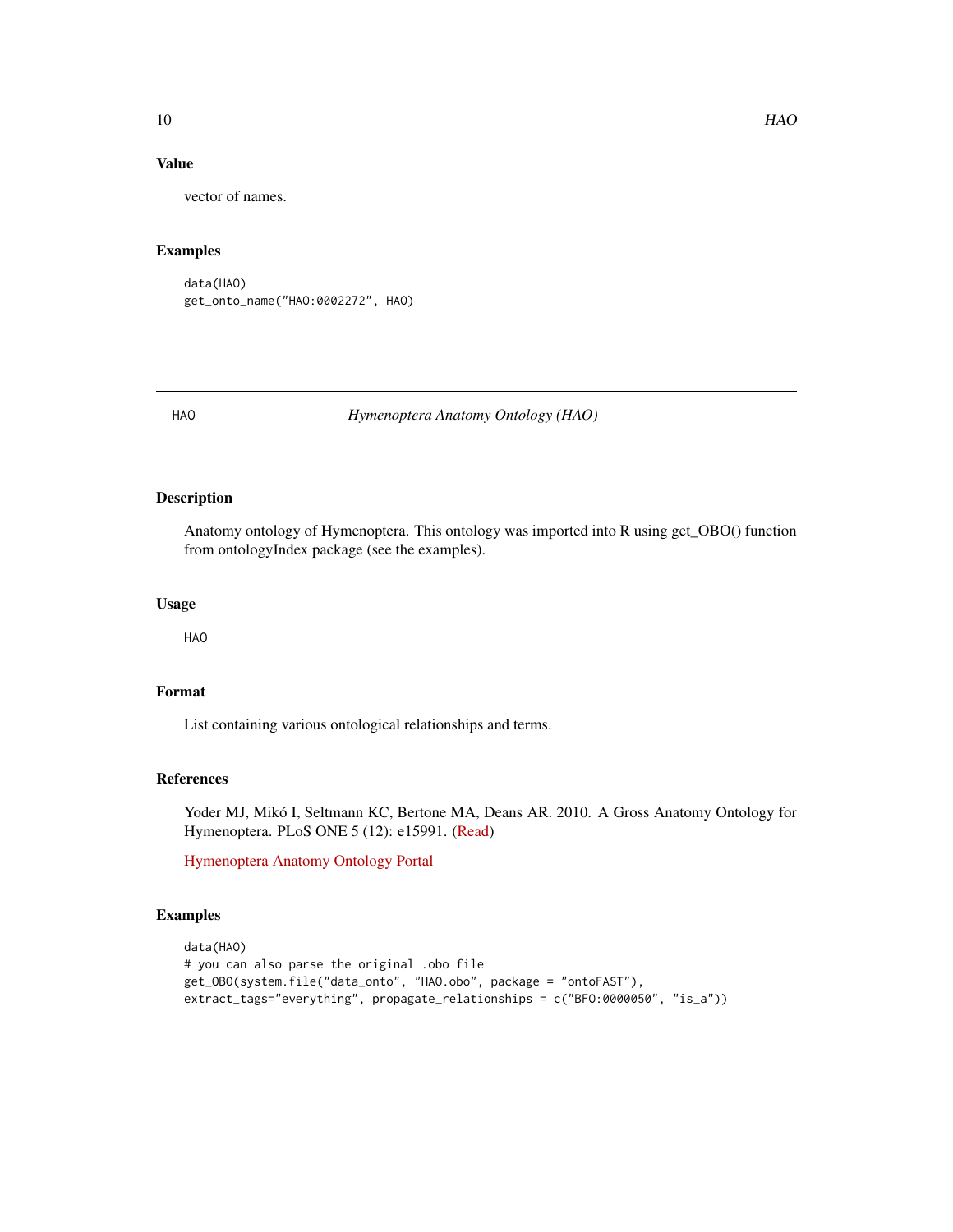<span id="page-10-0"></span>

Takes a list of character annotations and creates an edge matrix comprising two columns: from and to. The list to table conversion can be done using ldply function from plyr package: plyr::ldply(list, rbind).

#### Usage

```
list2edges(annotated.char.list, col_order_inverse = FALSE)
```
#### **Arguments**

annotated.char.list

Character list with ontology annotations.

#### col\_order\_inverse

The default creates the first columns consisting if character IDs and the second columns consisting of ontology annatotaions. The inverse order changes the columns order.

#### Value

Two-column matrix.

#### Examples

```
annot_list<-list(`CHAR:1`=c("HAO:0000933", "HAO:0000958"), `CHAR:2`=c("HAO:0000833", "HAO:0000258"))
list2edges(annot_list)
# use plyr package and run
plyr::ldply(annot_list, rbind)
```
make\_shiny\_in *Make an ontology object for visualization*

#### Description

Make an ontology object for visualization in a separate environment "ontofast"

#### Usage

```
make_shiny_in(ontology)
```
#### Arguments

ontology Ontology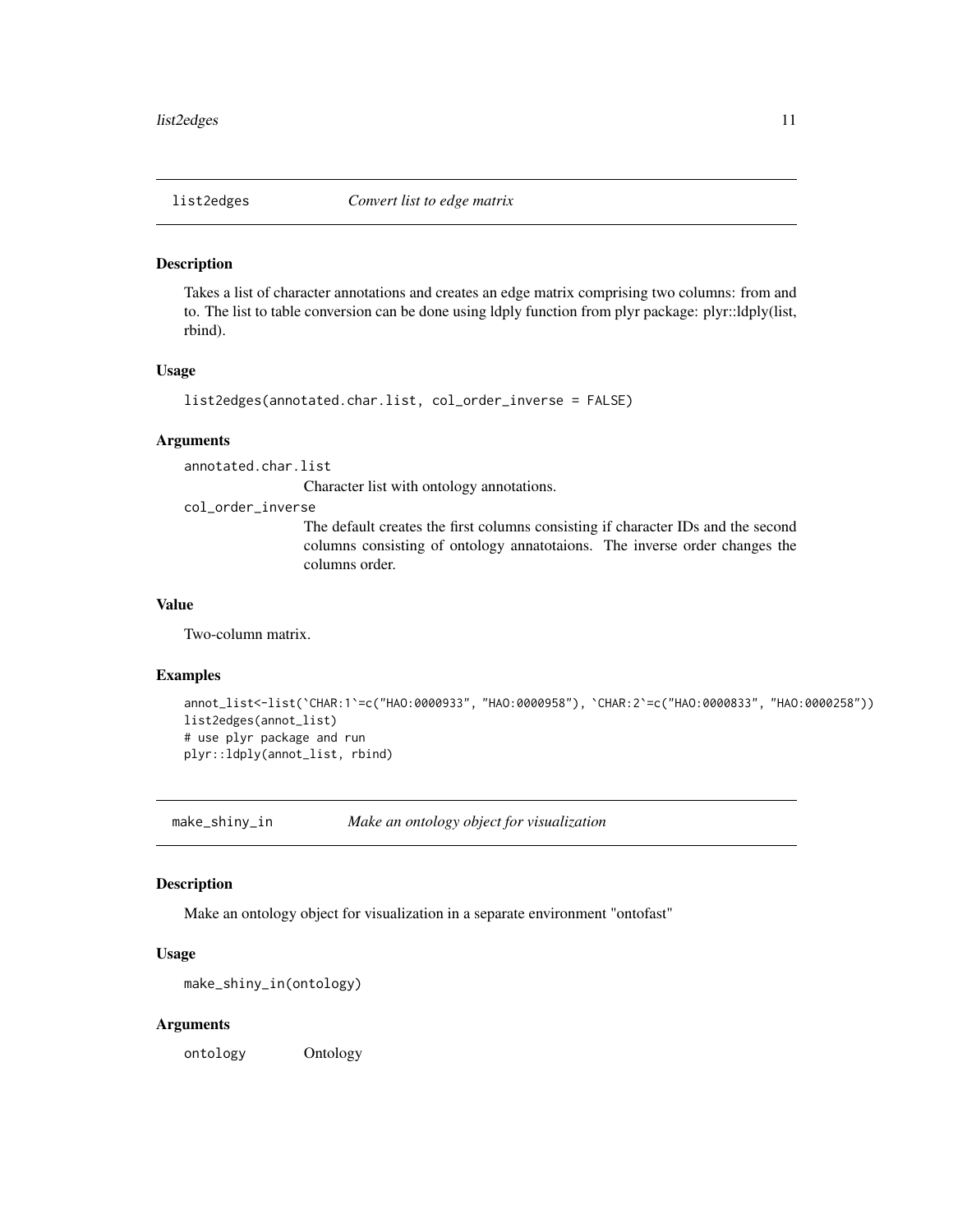Ontology index object named as shiny\_in.

#### Examples

```
data(Sharkey_2011)
data(HAO)
hao_obo<-onto_process(HAO, Sharkey_2011[,1], do.annot = FALSE)
ontofast <- new.env(parent = emptyenv())
ontofast$shiny_in <- make_shiny_in(hao_obo)
runOntoFast(is_a = c("is_a"), part_of = c("BFO:0000050"), shiny_in="shiny_in" )
```
onto\_process *Shortcut to process characters and ontology*

#### Description

This is a shortcut function to make characters and ontology suitable for visualization using onto-FAST interactive tools.

#### Usage

```
onto_process(ontology, name_characters, do.annot = TRUE, ...)
```
## Arguments

| ontology        | Ontology                                                   |
|-----------------|------------------------------------------------------------|
| name_characters |                                                            |
|                 | a vector of character names                                |
| do.annot        | specifiees if you need to run automatic annotations or not |
|                 | other arguments for annot all chars() function             |

### Value

Ontology index object named

```
data(Sharkey_2011)
data(HAO)
hao_obo<-onto_process(HAO, Sharkey_2011[,1], do.annot = FALSE)
ontofast <- new.env(parent = emptyenv())
ontofast$shiny_in <- make_shiny_in(hao_obo)
runOntoFast(is_a = c("is_a"), part_of = c("BFO:0000050"), shiny_in="shiny_in" )
```
<span id="page-11-0"></span>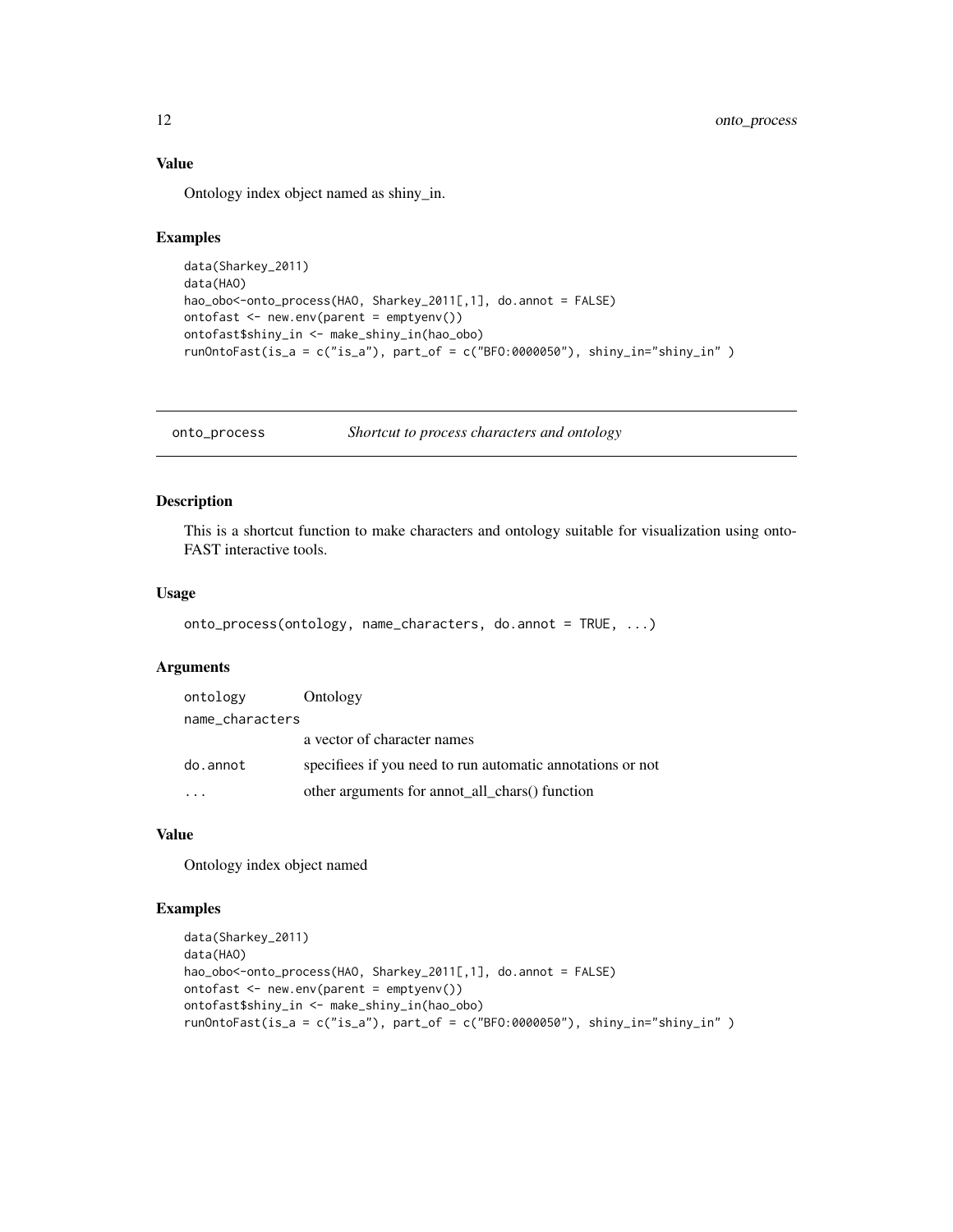<span id="page-12-0"></span>

Returns ontology paths for all characters. These paths can be used to create a sunburst plot of ontological dependencies.

#### Usage

```
paths_sunburst(
  ontology,
  annotations = "auto",
  exclude.terms = NULL,
  include.terms = NULL,
  use.chars = TRUE,
  sep = "-")
```
## Arguments

| ontology      | ontology_index object with character annatotions included.                                                                                                                    |
|---------------|-------------------------------------------------------------------------------------------------------------------------------------------------------------------------------|
| annotations   | which annotations to use: "auto" means automatic annotations, "manual" means<br>manual ones. Alternatively, any othe list element containing annotations can be<br>specified. |
| exclude.terms | list of terms to exclude                                                                                                                                                      |
| include.terms | list of terms to include                                                                                                                                                      |
| use.chars     | indicate whether character ids should be included in output                                                                                                                   |
| sep           | separator used to delimit ontology terms                                                                                                                                      |

## Value

Table.

```
ontology_partof=get_OBO(system.file("data_onto", "HAO.obo", package = "ontoFAST"),
extract_tags="everything", propagate_relationships = c("BFO:0000050"))
ontology_partof<-onto_process(ontology_partof, Sharkey_2011[,1], do.annot = F)
ontology_partof$annot_characters<-Sharkey_2011_annot
tb<-paths_sunburst(ontology_partof,
annotations = ontology_partof$annot_characters, exclude.terms=exclude_terms)
# library(sunburst)
sunburst(tb)
```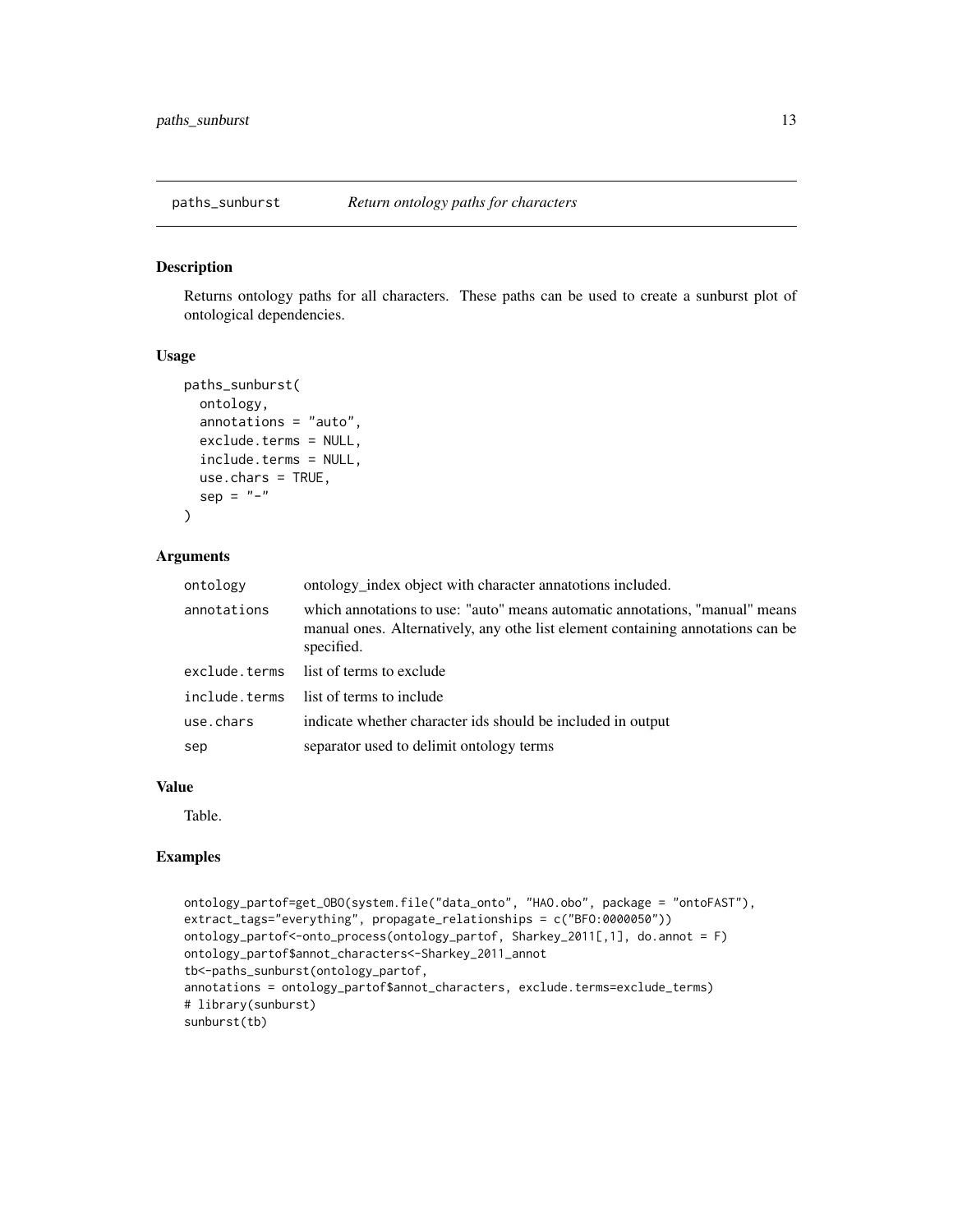<span id="page-13-0"></span>

This function runs ontoFAST in interactive mode. Interactive mode allows character annotation and navigation through ontology network.

## Usage

```
runOntoFast(
  is_a = c("is_a"),part_of = c("BFO:0000050"),
 nchar = "all",show.chars = TRUE,
 shiny_in = "shiny_in",
 file2save = "OntoFAST_shiny_in.RData",
  ...
)
```
#### Arguments

| is_a       | term for is_a relationships                                              |
|------------|--------------------------------------------------------------------------|
| part_of    | term for part_of relationships                                           |
| nchar      | number of characters to show                                             |
| show.chars | shows character statements                                               |
| shiny_in   | a name of ontology (shiny_in) object in "ontofast" enviroment            |
| file2save  | a name of the file to which shiny in object is saved in interactive mode |
| .          | other arguments                                                          |

#### Value

runs ontoFAST interactively using Shiny.

```
data(Sharkey_2011)
data(HAO)
hao_obo<-onto_process(HAO, Sharkey_2011[,1], do.annot = FALSE)
ontofast <- new.env(parent = emptyenv())
ontofast$shiny_in <- make_shiny_in(hao_obo)
runOntoFast(is_a = c("is_a"), part_of = c("BFO:0000050"), shiny_in="shiny_in" )
```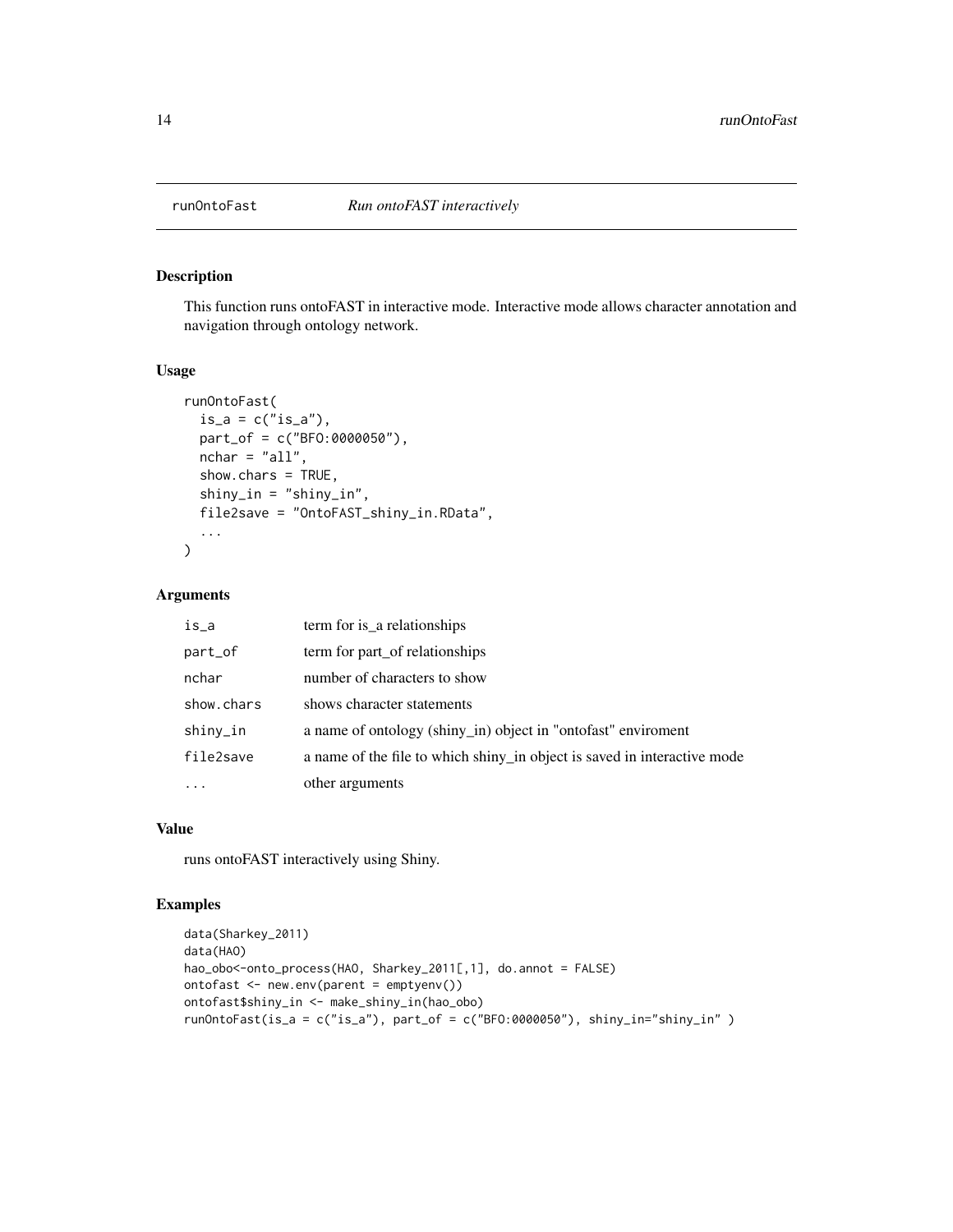<span id="page-14-0"></span>Scarab *A modified Hymenoptera Anatomy Ontology (HAO) to accommodate anatomy of dung beetles*

#### Description

Anatomy ontology of Hymenoptera + Dung beetles. This ontology was imported into R using get\_OBO() function from ontologyIndex packages (see the examples). The added terms for dung beetle anatomy have prefix "SCR".

#### Usage

Scarab

## Format

List containing various ontological relationships and terms.

## References

Yoder MJ, Mikó I, Seltmann KC, Bertone MA, Deans AR. 2010. A Gross Anatomy Ontology for Hymenoptera. PLoS ONE 5 (12): e15991. [\(Read\)](https://journals.plos.org/plosone/article?id=10.1371/journal.pone.0015991)

[Hymenoptera Anatomy Ontology Portal](http://portal.hymao.org/projects/32/public/ontology/)

#### Examples

```
data(Scarab)
#you can also parse the original .obo file
get_OBO(system.file("data_onto", "HAO4scarabs.obo", package = "ontoFAST"),
extract_tags="everything", propagate_relationships = c("BFO:0000050", "is_a"))
```
Sharkey\_2011 *Hymenoptera character statements*

#### Description

A table of characters and character states from Hymenoptera character matrix (Sharkey et al., 2011: Cladistics). The table contains 392 character statements.

#### Usage

Sharkey\_2011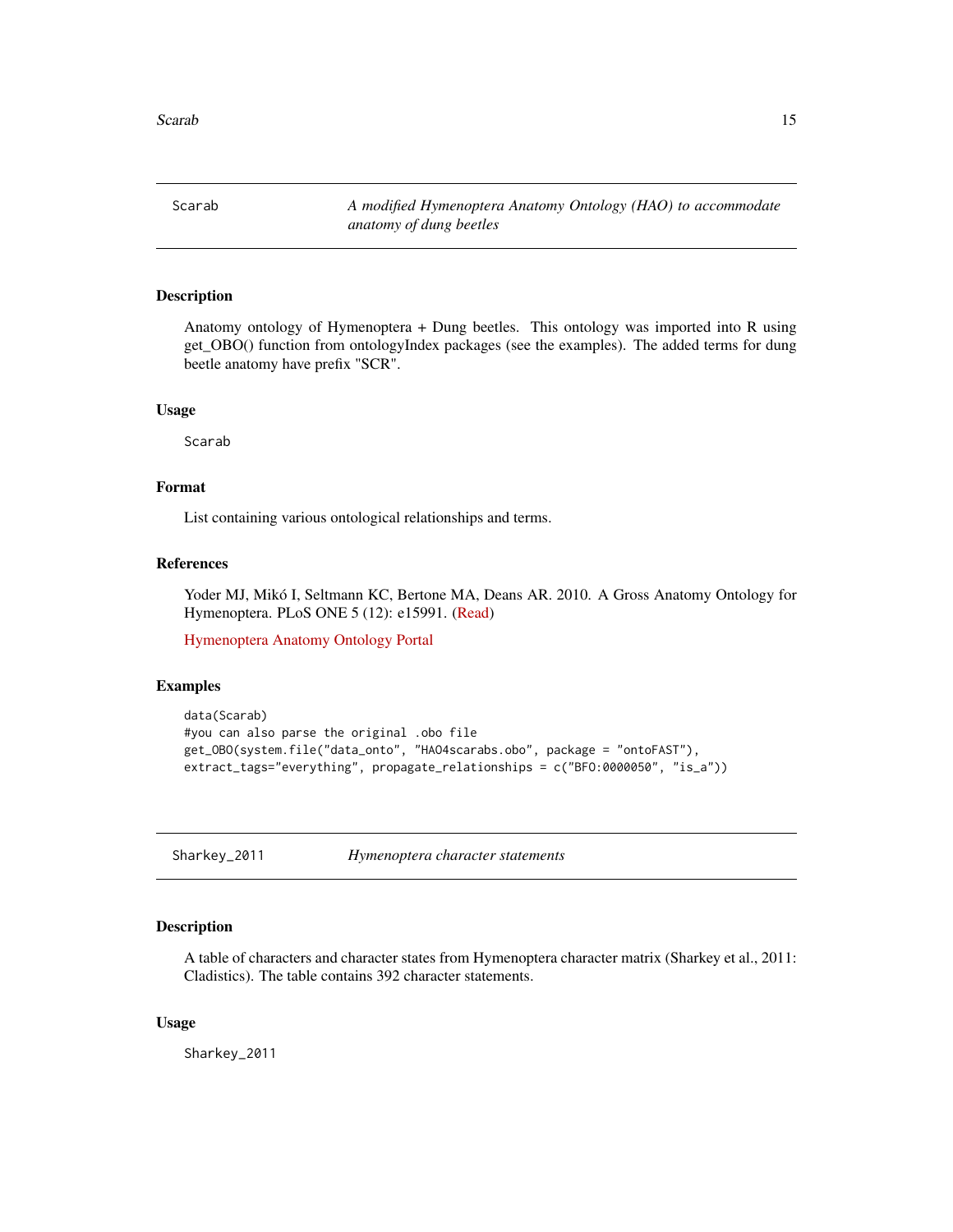## Format

A data table with 392 rows; each row is a character statement with character states:

#### CHARACTER STATEMENTS: Charater statements

STATES sates of the character

STATES ....

## References

Sharkey, M.J., et al. 2011. Phylogenetic relationships among superfamilies of Hymenoptera. Cladistics 28(1), 80-112. [\(Read\)](https://onlinelibrary.wiley.com/doi/full/10.1111/j.1096-0031.2011.00366.x)

#### Examples

```
data(Sharkey_2011)
# read .csv file directly
char_et_states<-read.csv(system.file("data_onto", "Sharkey_2011.csv",
package = "ontoFAST"), header=TRUE, stringsAsFactors = FALSE, na.strings = "")
```
Sharkey\_2011\_annot *Hymenoptera characters annotated with ontology terms*

#### Description

List of character IDs and their ontology annotations. The characters are from Hymenoptera phylogeny (Sharkey et al., 2011: Cladistics). The ontology annotations are from Hymenoptera Anatomy Ontology (HAO).

#### Usage

Sharkey\_2011\_annot

#### Format

List containing characters and ontology terms.

## References

Sharkey, M.J., et al. 2011. Phylogenetic relationships among superfamilies of Hymenoptera. Cladistics 28(1), 80-112. [\(Read\)](https://onlinelibrary.wiley.com/doi/full/10.1111/j.1096-0031.2011.00366.x)

#### Examples

Sharkey\_2011\_annot

<span id="page-15-0"></span>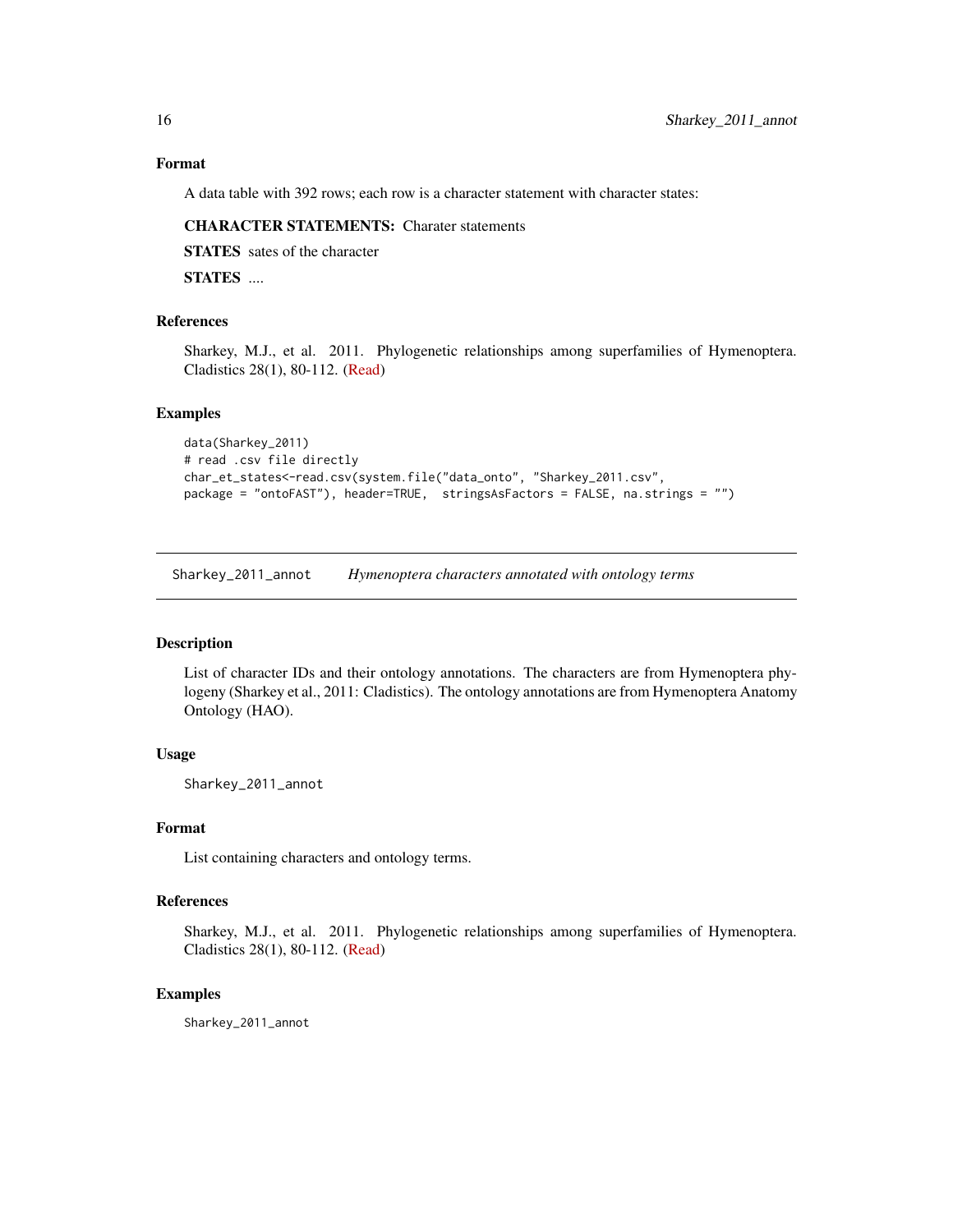<span id="page-16-0"></span>

Extracts and parses synonyms from ontology to make them readable and searchable

## Usage

```
syn_extract(ontology, list_id = "synonym")
```
## Arguments

| ontology | ontology_index object.               |
|----------|--------------------------------------|
| list_id  | ID of list where synonyms are stored |

## Value

vector of ontology IDs and synonym names.

## Examples

data(HAO) syn\_extract(HAO)

table2list *Converts a table to list*

#### Description

Takes a table where each row consists of character ID + an ontology annotation and returns a list. Each character is assigned its own ID CHAR:XXXX

## Usage

 $table2list(table, id_col = c(1), descendants_cols = c(2:ncol(table)))$ 

## Arguments

| table            | A character table with annotations.                   |  |
|------------------|-------------------------------------------------------|--|
| id col           | A column ID corresponding to character                |  |
| descendants cols |                                                       |  |
|                  | IDs of columns corresponding to character annotations |  |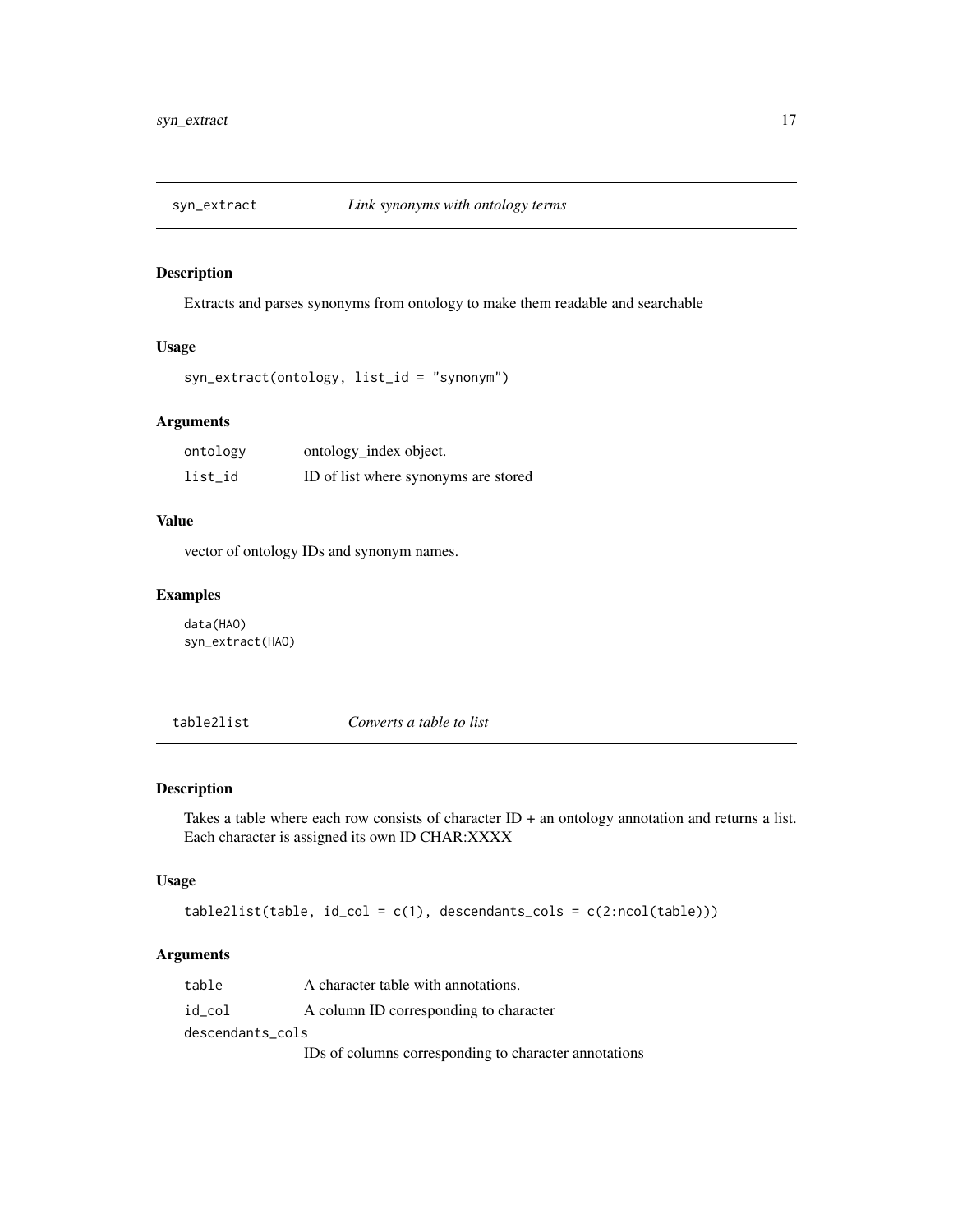<span id="page-17-0"></span>The list.

#### Examples

```
# converting Sharkey_2011 dataset to list of character states
table2list(Sharkey_2011)
```
Tarasov\_2017\_annot *Dung beetle characters annotated with ontology terms*

#### Description

List of character IDs and their ontology annotations. All 232 characters are from Scarabaeinae phylogeny (Tarasov, 2017: Zootaxa). The ontology annotations are from a modified version Hymenoptera Anatomy Ontology (HAO) that was enriched with additional terms (SCR:) to accommodate anatomy of the dung beetles.

#### Usage

Tarasov\_2017\_annot

#### Format

List containing characters and ontology terms.

## References

Tarasov, S., 2017. A cybertaxonomic revision of the new dung beetle tribe Parachoriini (Coleoptera: Scarabaeidae: Scarabaeinae) and its phylogenetic assessment using molecular and morphological data. Zootaxa, 4329(2), pp.101-149. [\(Read\)](https://www.mapress.com/j/zt/article/view/zootaxa.4329.2.1)

#### Examples

Tarasov\_2017\_annot